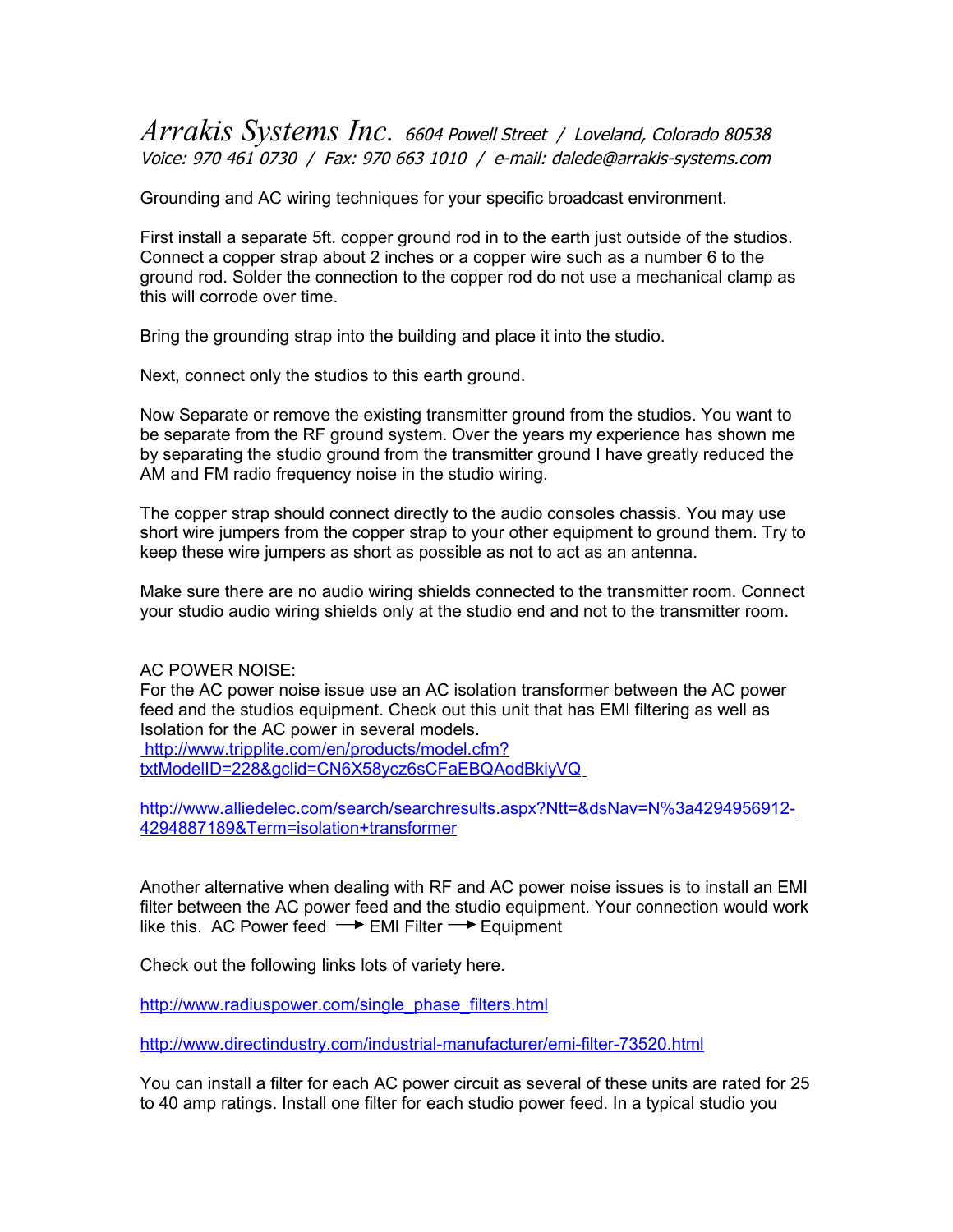would have all the AC outlets for that room connected to just one circuit breaker. Electricians typically will wire 6 to 8 outlets on to one circuit breaker. I would use one EMI filter for each circuit breaker output. If there is room you can mount the filter inside the AC power box. If that doesn't work you can install a separate box for your filters and mount it next to the AC power box.

Your AC power connection flow would work like this. Circuit Breaker  $\rightarrow$  EMI Filter  $\rightarrow$  AC Outlet

Another suggestion that was provided by a customer was to remove, clean and reconnect the AC power box hot (black), neutral (white) and ground (copper) wire connections. He discovered an intermittent ground loop problem. I know this engineer and his audio wiring in the studios is very clean and quite beautiful he cleaned up the AC power breaker connections and his ground loop noise cleared up as well. I must say that was a very interesting solution to this particular problem.

WARRING! this procedure has potentially fatal voltages turn off the main breaker or power feed before attempting or better yet have a trained electrician do this for you.

## RF INTERFERENCE:

Another issue is AM and FM radio frequency interference noise problems especially when the studios are located at the transmitter site. This type of studio situation is very tricky to deal with and each installation is unique because of the frequency of the interference as well as the RF signal level involved.

However, there are installation techniques that have proven to be very successful. The studio needs a good station ground reference. This is very important especially in high RF environments with AM & FM transmitters. This ground should be a minimum of a 2 inch wide copper strap however in some studios with very high RF signal interference use a 4 to 8 inch copper strap. This strap should go to each studio to form a star ground. As we have previously mentioned above separate or remove the existing transmitter ground from the studios. You will certainly need to keep this transmitter ground attached to the transmitter but just not to the studio.

A typical question I am asked frequently is why does this transmitter ground not work for the studios. When your AM transmitter ground was first installed, all of the copper wire used to make the antenna ground system was new and made a very good ground system. However as the years pass your ground system becomes ineffective because of the corrosion to the copper ground wires making up the ground system. They will eventually erode away to where there is no more copper. Another issue is that your AM signal does not reach out as far as it once did which reduces your coverage aria. Therefore, when there is no more antenna ground to work with the transmitter will find whatever ground is available to work from. Usually this ends up being your AC electrical ground as well as your studio wiring etc.

When installing Analog or Digital audio consoles connect a ground wire or strap from the console ground lug or chassis to the earth ground. We need to help minimize the RF noise as well as the EMI noise from interfering with normal console operation. Just like their computer cousins, digital audio consoles use microprocessors in there design.